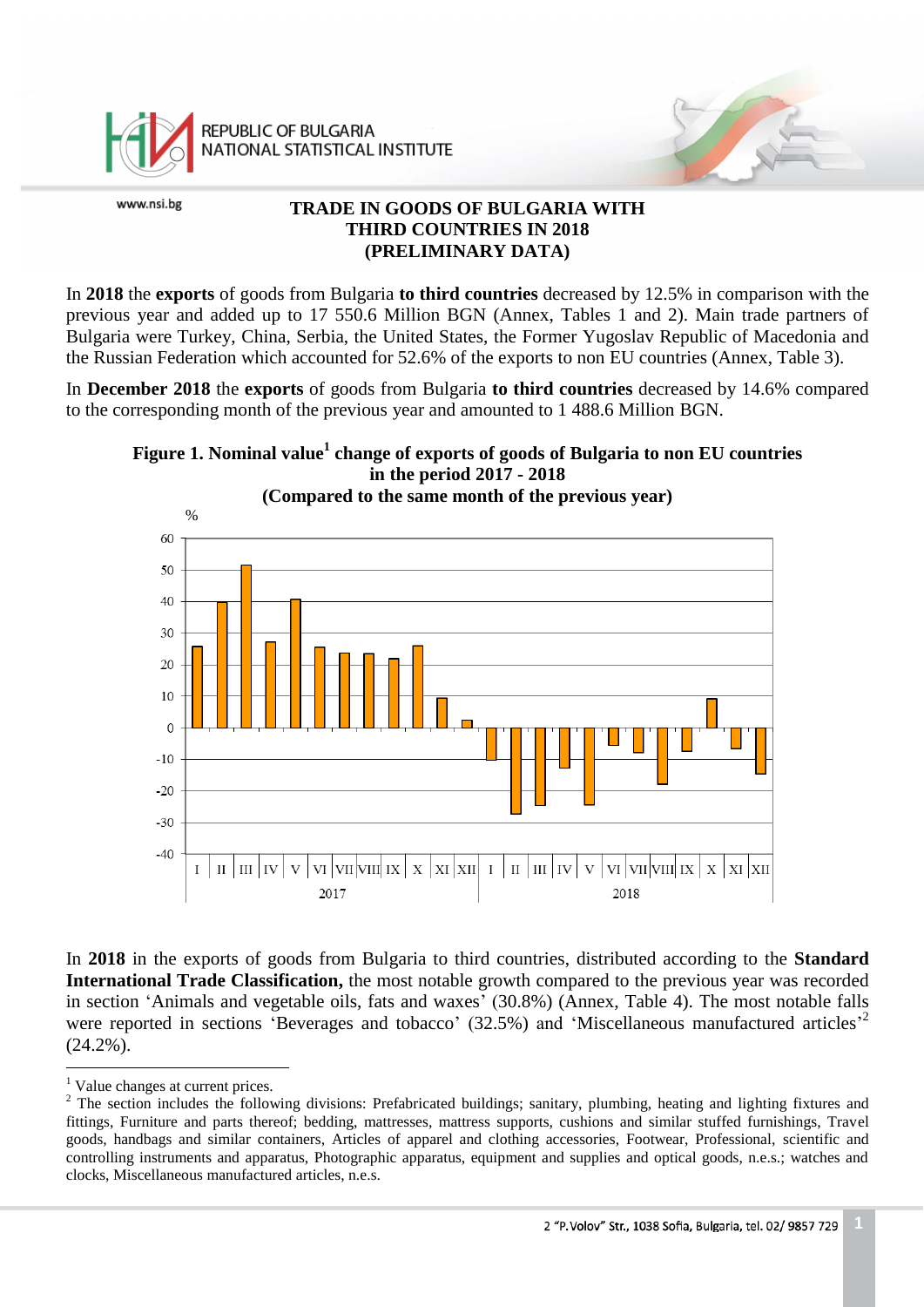

**Imports** of goods to Bulgaria **from third countries** in **2018** increased by 7.4% in comparison with 2017 and added up to 23 012.3 Million BGN (at CIF prices) (Annex, Tables 1 and 2). The largest amounts were reported for the goods imported from the Russian Federation, Turkey, China and Serbia (Annex, Table 3).

In **December 2018** the imports of goods to Bulgaria from third countries decreased by 11.3% compared to the corresponding month of the previous year and amounted to 1 822.0 Million BGN.



**Figure 2. Nominal value<sup>1</sup> change of imports of goods of Bulgaria to non EU countries in the period 2017 - 2018**

In **2018** in the imports of goods to Bulgaria from third countries distributed according to the **Standard International Trade Classification** the largest growths compared to the previous year were recorded in the section 'Beverages and tobacco' (25.3%) and 'Animals and vegetable oils, fats and waxes' (18.5%) (Annex, Table 4). Fall was not observed in none of the sectors.

**The foreign trade balance** of Bulgaria (export FOB - import CIF) **with third countries** in 2018 was negative and added up to 5 461.7 Million BGN (Annex, Table 1). The trade balance at FOB/FOB prices (after elimination of transport and insurance costs on imports) was also negative and amounted to 3 552.1 Million BGN.

In **December 2018** the foreign trade balance of Bulgaria **(export FOB - import CIF)** with third countries was negative and amounted to 333.4 Million BGN.

 $\overline{a}$ <sup>1</sup> Value changes at current prices.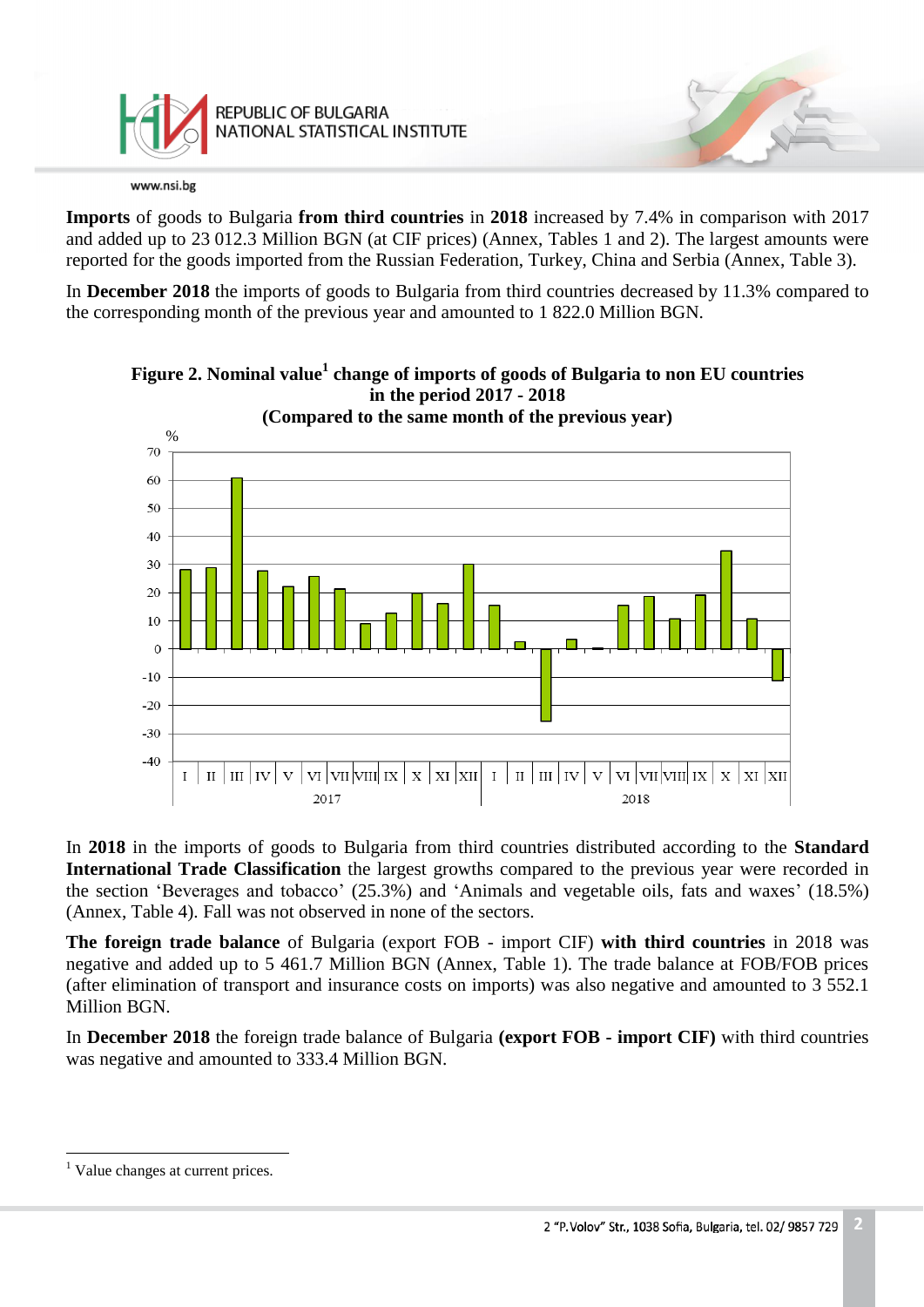

# **Trade in goods of Bulgaria with third countries and EU - total**

In **2018** the total value of **all the goods exported** from Bulgaria amounted to 55 275.7 Million BGN which is 1.2% more than the previous year (Annex, Tables 1 and 2).

In **December 2018** the total exports of goods added up to 4 154.7 Million BGN and decreased by 2.4% compared to the corresponding month of the previous year.

# **Figure 3. Nominal value<sup>1</sup> change of exports of goods of Bulgaria in the period 2017 - 2018 (Compared to the same month of the previous year)**



The total value of **all the goods imported** in the country in **2018** amounted to 62 945.5 Million BGN (at CIF prices), or by 6.3% more than 2017 (Annex, Tables 1 and 2).

In **December 2018** the total imports of goods decreased by 8.6% compared to the same month of the previous year and added up to 4 881.1 Million BGN.

 $\overline{a}$ 

<sup>&</sup>lt;sup>1</sup> Value changes at current prices.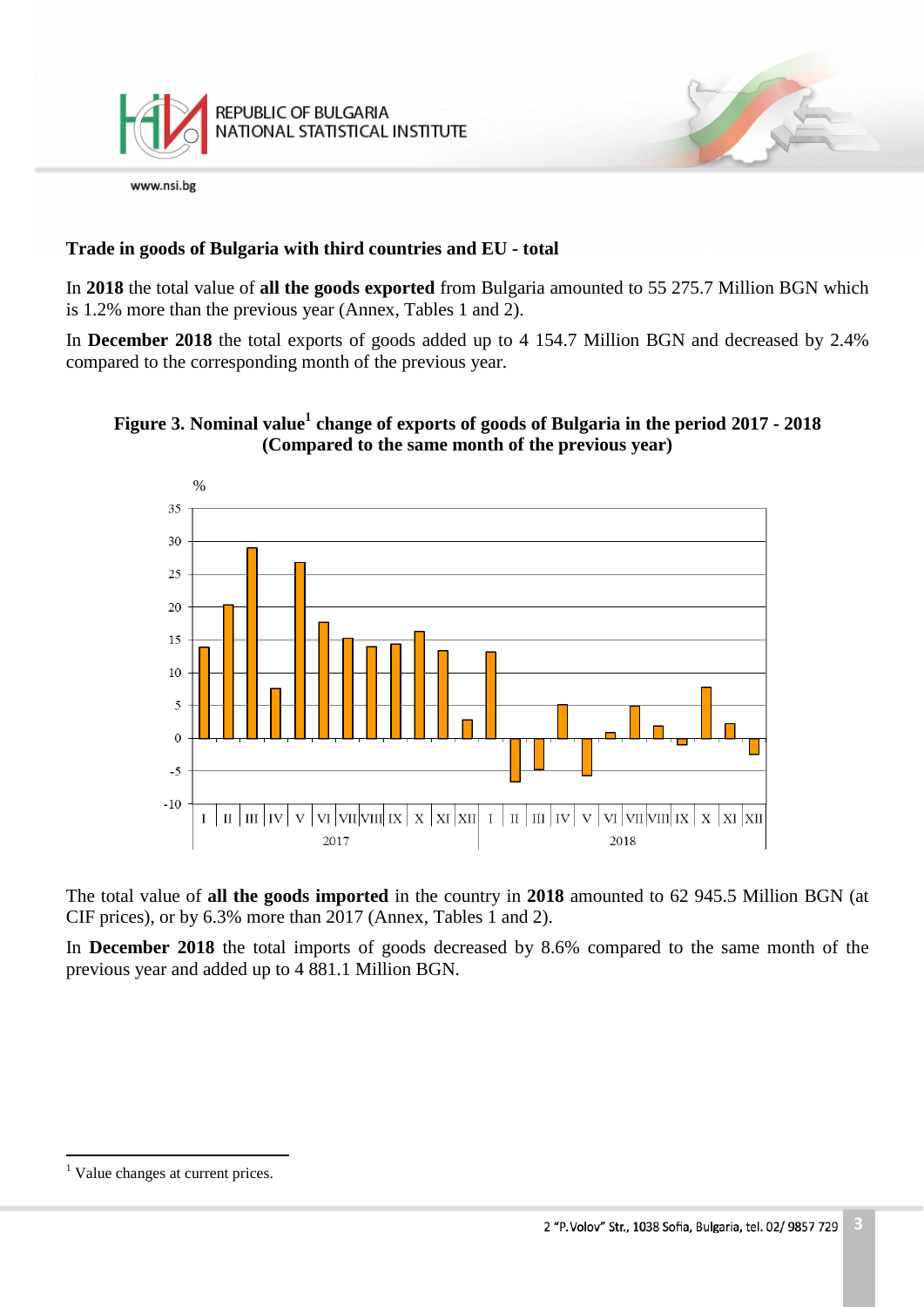





The **total foreign trade balance** (exports FOB - import CIF) was negative in **2018** and amounted to 7 669.8 Million BGN (Annex, Tables 1 and 2). At FOB/FOB prices (after elimination of transport and insurance costs on imports) in 2018 the total foreign trade balance was also negative and added up to 3 256.3 Million BGN.

In **December 2018** the total foreign trade balance (exports FOB - import CIF) was negative and added up to 726.4 Million BGN. The trade balance at FOB/FOB prices was also negative and amounted to 435.6 Million BGN.

 $\overline{a}$ 

 $<sup>1</sup>$  Value changes at current prices.</sup>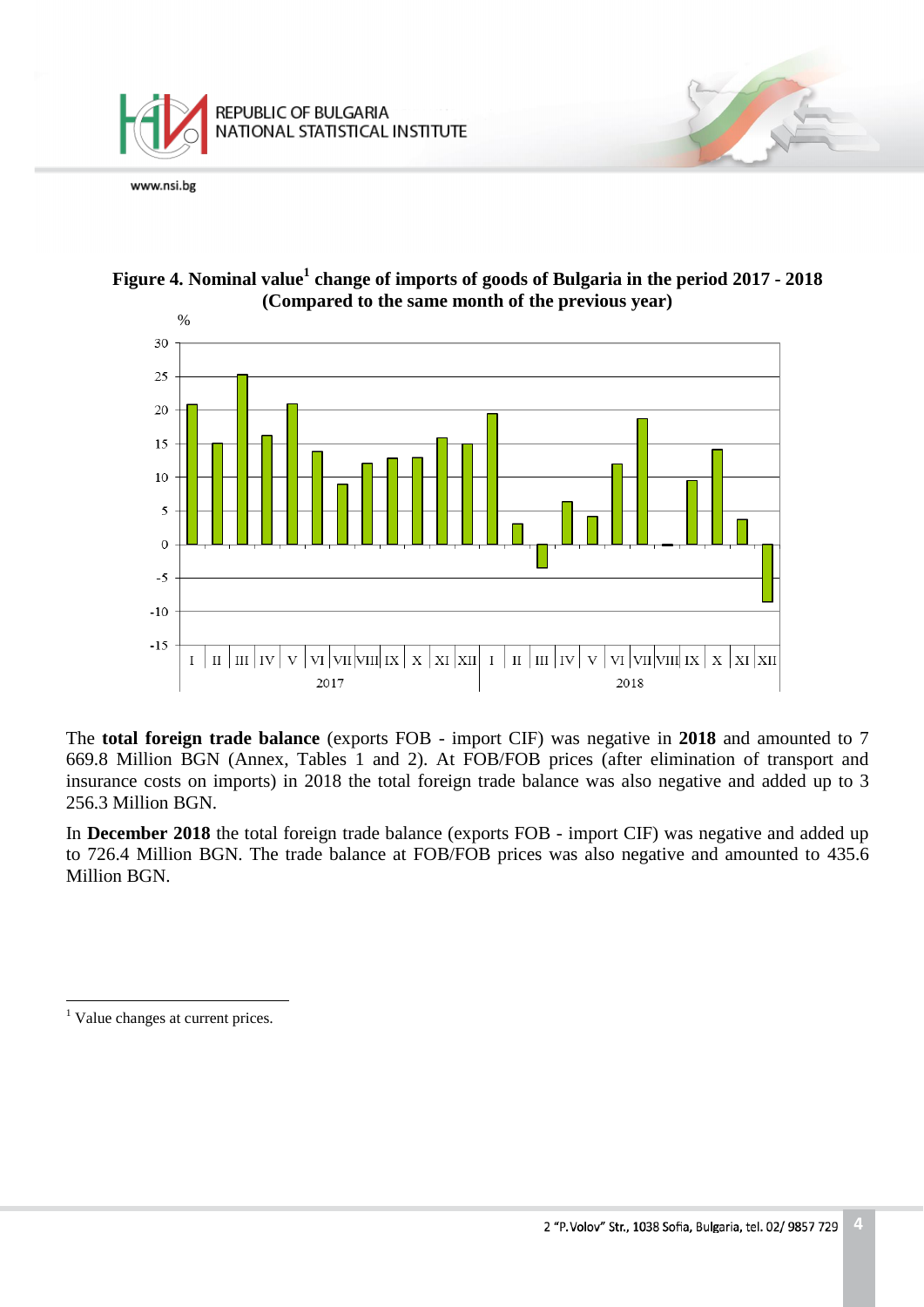



## **Annex**

#### **Table 1**

|                       |                      |         |               |                      |         |         |                                    |         |         |                         |           |           |                                      |          | (Million BGN) |
|-----------------------|----------------------|---------|---------------|----------------------|---------|---------|------------------------------------|---------|---------|-------------------------|-----------|-----------|--------------------------------------|----------|---------------|
|                       | <b>Exports - FOB</b> |         |               | <b>Imports - CIF</b> |         |         | <b>Imports - <math>FOB2</math></b> |         |         | Trade balance - FOB/CIF |           |           | Trade balance - FOB/FOB <sup>2</sup> |          |               |
| <b>Months/Periods</b> | <b>Total</b>         | EU      | <b>Non EU</b> | <b>Total</b>         | EU      | Non EU  | Total                              | EU      | Non EU  | <b>Total</b>            | EU        | Non EU    | Total                                | EU       | <b>Non EU</b> |
| I.2017                | 3884.4               | 2438.2  | 1446.2        | 4233.0               | 2651.9  | 1581.1  | 3922.8                             | 2472.7  | 1450.1  | $-348.6$                | $-213.7$  | $-134.9$  | $-38.4$                              | $-34.5$  | $-3.9$        |
| II.2017               | 4179.1               | 2524.3  | 1654.8        | 4430.9               | 2820.4  | 1610.5  | 4112.3                             | 2641.9  | 1470.4  | $-251.8$                | $-296.1$  | 44.3      | 66.8                                 | $-117.6$ | 184.4         |
| III.2017              | 4728.8               | 2973.3  | 1755.5        | 5309.2               | 3328.8  | 1980.4  | 4960.0                             | 3131.1  | 1828.9  | $-580.4$                | $-355.5$  | $-224.9$  | $-231.2$                             | $-157.8$ | $-73.4$       |
| I - III.2017          | 12792.3              | 7935.8  | 4856.5        | 13973.1              | 8801.1  | 5172.0  | 12995.1                            | 8245.7  | 4749.4  | $-1180.8$               | $-865.3$  | $-315.5$  | $-202.8$                             | $-309.9$ | 107.1         |
| IV.2017               | 4029.9               | 2496.3  | 1533.6        | 4675.3               | 2977.4  | 1697.9  | 4358.0                             | 2784.0  | 1574.0  | $-645.4$                | $-481.1$  | $-164.3$  | $-328.1$                             | $-287.7$ | $-40.4$       |
| V.2017                | 4587.8               | 2867.9  | 1719.9        | 4956.9               | 3162.9  | 1794.0  | 4621.6                             | 2969.1  | 1652.5  | $-369.1$                | $-295.0$  | $-74.1$   | $-33.8$                              | $-101.2$ | 67.4          |
| VI.2017               | 4785.6               | 3061.9  | 1723.7        | 4915.3               | 3131.1  | 1784.2  | 4584.8                             | 2942.0  | 1642.8  | $-129.7$                | $-69.2$   | $-60.5$   | 200.8                                | 119.9    | 80.9          |
| <b>IV - VI.2017</b>   | 13403.3              | 8426.1  | 4977.2        | 14547.5              | 9271.4  | 5276.1  | 13564.4                            | 8695.1  | 4869.3  | $-1144.2$               | $-845.3$  | $-298.9$  | $-161.1$                             | $-269.0$ | 107.9         |
| <b>I</b> - VI.2017    | 26195.6              | 16361.9 | 9833.7        | 28520.6              | 18072.5 | 10448.1 | 26559.5                            | 16940.8 | 9618.7  | $-2325.0$               | $-1710.6$ | -614.4    | -363.9                               | $-578.9$ | 215.0         |
| VII.2017              | 4831.1               | 3135.4  | 1695.7        | 4732.6               | 3010.1  | 1722.5  | 4419.4                             | 2828.8  | 1590.6  | 98.5                    | 125.3     | $-26.8$   | 411.7                                | 306.6    | 105.1         |
| VIII.2017             | 4586.3               | 2925.5  | 1660.8        | 4978.2               | 3174.3  | 1803.9  | 4598.8                             | 2938.7  | 1660.1  | $-391.9$                | $-248.8$  | $-143.1$  | $-12.5$                              | $-13.2$  | 0.7           |
| IX.2017               | 4768.4               | 3151.1  | 1617.3        | 4716.9               | 3095.2  | 1621.7  | 4387.1                             | 2910.4  | 1476.7  | 51.5                    | 55.9      | $-4.4$    | 381.3                                | 240.7    | 140.6         |
| VII - IX.2017         | 14185.8              | 9212.0  | 4973.8        | 14427.7              | 9279.6  | 5148.1  | 13405.3                            | 8677.9  | 4727.4  | $-241.9$                | $-67.6$   | $-174.3$  | 780.5                                | 534.1    | 246.4         |
| $I - IX.2017$         | 40381.4              | 25573.9 | 14807.5       | 42948.3              | 27352.1 | 15596.2 | 39964.8                            | 25618.7 | 14346.1 | $-2566.9$               | $-1778.2$ | $-788.7$  | 416.6                                | $-44.8$  | 461.4         |
| X.2017                | 5005.2               | 3238.9  | 1766.3        | 5457.6               | 3563.8  | 1893.8  | 5064.6                             | 3330.3  | 1734.3  | $-452.4$                | $-324.9$  | $-127.5$  | $-59.4$                              | $-91.4$  | 32.0          |
| XI.2017               | 4953.1               | 3218.6  | 1734.5        | 5489.6               | 3608.5  | 1881    | 5114.1                             | 3376.4  | 1737.7  | $-536.5$                | $-389.9$  | $-146.6$  | $-161.0$                             | $-157.8$ | $-3.2$        |
| XII.2017              | 4258.8               | 2515.2  | 1743.6        | 5337.9               | 3283.4  | 2054.5  | 4956.6                             | 3066.2  | 1890.4  | $-1079.1$               | $-768.2$  | $-310.9$  | $-697.8$                             | $-551.0$ | $-146.8$      |
| X - XII.2017          | 14217.1              | 8972.7  | 5244.4        | 16285.1              | 10455.7 | 5829.4  | 15135.3                            | 9772.9  | 5362.4  | $-2068.0$               | $-1483.0$ | $-585.0$  | $-918.2$                             | $-800.2$ | $-118.0$      |
| <b>I - XII.2017</b>   | 54598.5              | 34546.6 | 20051.9       | 59233.4              | 37807.8 | 21425.6 | 55100.1                            | 35391.6 | 19708.5 | $-4634.9$               | $-3261.2$ | $-1373.7$ | -501.6                               | $-845.0$ | 343.4         |

## **Exports, imports and trade balance of Bulgaria in 2017 and 2018<sup>1</sup> by months**

<sup>1</sup> Data are preliminary as of 12-th February 2019.

<sup>2</sup> By data of BNB for the transport costs.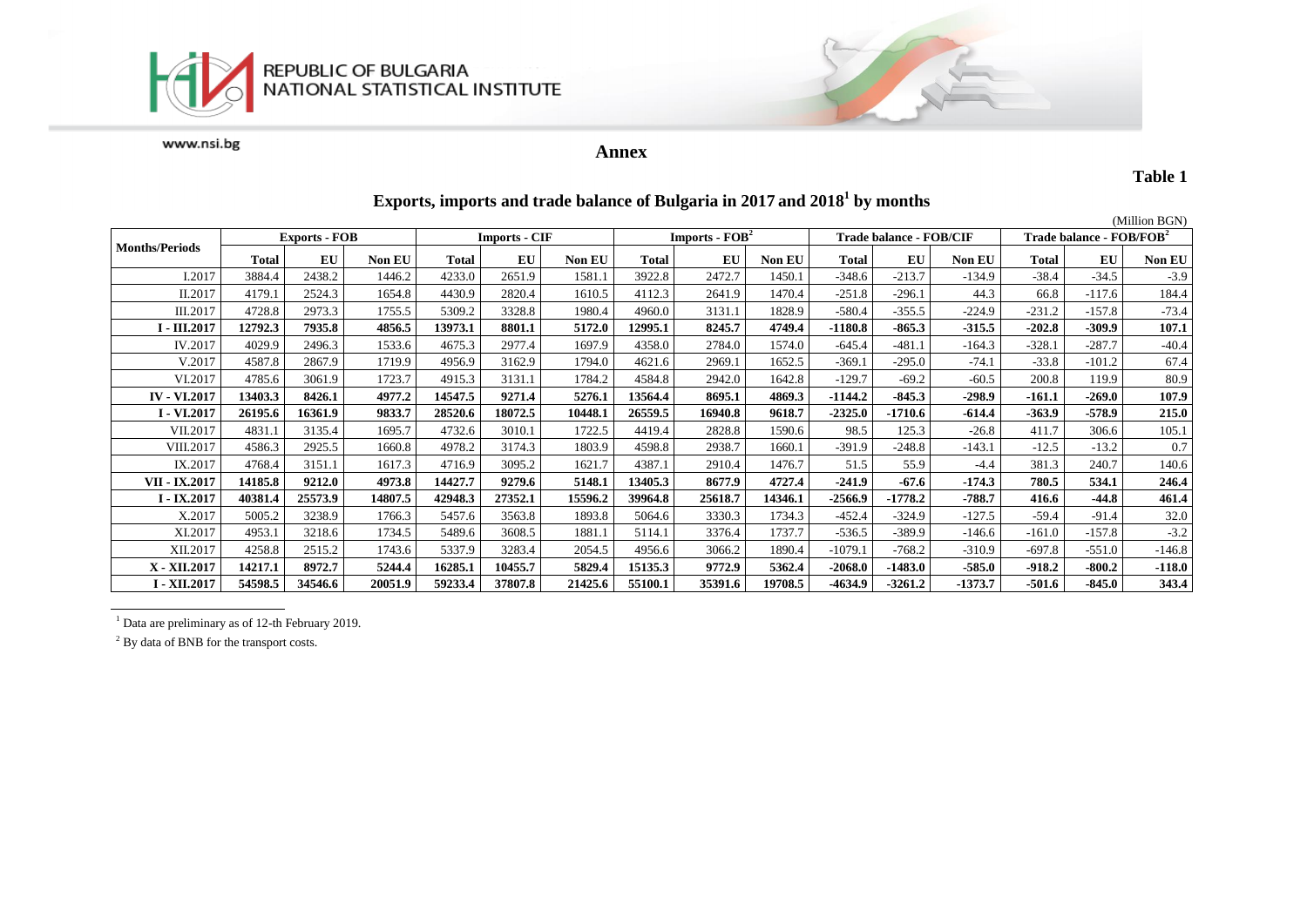



**Exports, imports and trade balance of Bulgaria in 2017 and 2018<sup>1</sup> by months**

| (Continued and end)        |                      |         |               |         |                      |               |         |                                    |               |                         |           |               |              |                                      | (Million BGN) |
|----------------------------|----------------------|---------|---------------|---------|----------------------|---------------|---------|------------------------------------|---------------|-------------------------|-----------|---------------|--------------|--------------------------------------|---------------|
| <b>Months/Periods</b>      | <b>Exports - FOB</b> |         |               |         | <b>Imports - CIF</b> |               |         | <b>Imports - <math>FOB2</math></b> |               | Trade balance - FOB/CIF |           |               |              | Trade balance - FOB/FOB <sup>2</sup> |               |
|                            | Total                | EU      | <b>Non EU</b> | Total   | EU                   | <b>Non EU</b> | Total   | EU                                 | <b>Non EU</b> | Total                   | EU        | <b>Non EU</b> | <b>Total</b> | EU                                   | Non EU        |
| I.2018                     | 4393.8               | 3097.1  | 1296.7        | 5055.9  | 3227.6               | 1828.3        | 4677.9  | 3010.7                             | 1667.2        | $-662.1$                | $-130.5$  | $-531.6$      | $-284.1$     | 86.4                                 | $-370.5$      |
| II.2018                    | 3904.3               | 2700.6  | 1203.7        | 4567.8  | 2914.5               | 1653.3        | 4255.9  | 2742.1                             | 1513.8        | $-663.5$                | $-213.9$  | $-449.6$      | $-351.6$     | $-41.5$                              | $-310.1$      |
| III.2018                   | 4506.1               | 3183.2  | 1322.9        | 5122.4  | 3652.1               | 1470.3        | 4762.6  | 3411.1                             | 1351.5        | $-616.3$                | $-468.9$  | $-147.4$      | $-256.5$     | $-227.9$                             | $-28.6$       |
| <b>I</b> - <b>III.2018</b> | 12804.2              | 8980.9  | 3823.3        | 14746.1 | 9794.2               | 4951.9        | 13696.4 | 9163.9                             | 4532.5        | $-1941.9$               | $-813.3$  | $-1128.6$     | $-892.2$     | $-183.0$                             | $-709.2$      |
| IV.2018                    | 4236.1               | 2899.1  | 1337.0        | 4972.8  | 3215.8               | 1757.0        | 4614.9  | 3003.2                             | 1611.7        | $-736.7$                | $-316.7$  | $-420.0$      | $-378.8$     | $-104.1$                             | $-274.7$      |
| V.2018                     | 4329.2               | 3028.0  | 1301.2        | 5163.5  | 3362.1               | 1801.4        | 4801.4  | 3147.7                             | 1653.7        | $-834.3$                | $-334.1$  | $-500.2$      | $-472.2$     | $-119.7$                             | $-352.5$      |
| VI.2018                    | 4828.5               | 3199.4  | 1629.1        | 5507.6  | 3445.0               | 2062.6        | 5117.8  | 3228.0                             | 1889.8        | $-679.1$                | $-245.6$  | $-433.5$      | $-289.3$     | $-28.6$                              | $-260.7$      |
| <b>IV - VI.2018</b>        | 13393.8              | 9126.5  | 4267.3        | 15643.9 | 10022.9              | 5621.0        | 14534.1 | 9378.9                             | 5155.2        | $-2250.1$               | $-896.4$  | $-1353.7$     | $-1140.3$    | $-252.4$                             | $-887.9$      |
| I - VI.2018                | 26198.0              | 18107.4 | 8090.6        | 30390.0 | 19817.1              | 10572.9       | 28230.5 | 18542.8                            | 9687.7        | $-4192.0$               | $-1709.7$ | $-2482.3$     | $-2032.5$    | $-435.4$                             | $-1597.1$     |
| VII.2018                   | 5070.5               | 3506.2  | 1564.3        | 5618.2  | 3572.5               | 2045.7        | 5208.1  | 3347.6                             | 1860.5        | $-547.7$                | $-66.3$   | $-481.4$      | $-137.6$     | 158.6                                | $-296.2$      |
| <b>VIII.2018</b>           | 4672.8               | 3307.8  | 1365.0        | 4970.3  | 2970.0               | 2000.3        | 4613.8  | 2778.9                             | 1834.9        | $-297.5$                | 337.8     | $-635.3$      | 59.0         | 528.9                                | $-469.9$      |
| IX.2018                    | 4722.4               | 3226.1  | 1496.3        | 5166.7  | 3234.7               | 1932.0        | 4790.7  | 3037.4                             | 1753.3        | $-444.3$                | $-8.6$    | $-435.7$      | $-68.3$      | 188.7                                | $-257.0$      |
| VII - IX.2018              | 14465.7              | 10040.1 | 4425.6        | 15755.2 | 9777.2               | 5978.0        | 14612.6 | 9163.9                             | 5448.7        | $-1289.5$               | 262.9     | $-1552.4$     | $-146.9$     | 876.2                                | $-1023.1$     |
| $I - IX.2018$              | 40663.7              | 28147.5 | 12516.2       | 46145.2 | 29594.3              | 16550.9       | 42843.1 | 27706.7                            | 15136.4       | $-5481.5$               | $-1446.8$ | $-4034.7$     | $-2179.4$    | 440.8                                | $-2620.2$     |
| X.2018                     | 5393.0               | 3466.3  | 1926.7        | 6227.9  | 3673.2               | 2554.7        | 5786.9  | 3457.9                             | 2329.0        | $-834.9$                | $-206.9$  | $-628.0$      | $-393.9$     | 8.4                                  | $-402.3$      |
| XI.2018                    | 5064.3               | 3445.2  | 1619.1        | 5691.3  | 3606.6               | 2084.7        | 5311.7  | 3388.6                             | 1923.1        | $-627.0$                | $-161.4$  | $-465.6$      | $-247.4$     | 56.6                                 | $-304.0$      |
| XII.2018                   | 4154.7               | 2666.1  | 1488.6        | 4881.1  | 3059.1               | 1822.0        | 4590.3  | 2906.1                             | 1684.2        | $-726.4$                | $-393.0$  | $-333.4$      | $-435.6$     | $-240.0$                             | $-195.6$      |
| X - XII.2018               | 14612.0              | 9577.6  | 5034.4        | 16800.3 | 10338.9              | 6461.4        | 15688.9 | 9752.6                             | 5936.3        | $-2188.3$               | $-761.3$  | $-1427.0$     | $-1076.9$    | $-175.0$                             | $-901.9$      |
| I - XII.2018               | 55275.7              | 37725.1 | 17550.6       | 62945.5 | 39933.2              | 23012.3       | 58532.0 | 37459.3                            | 21072.7       | $-7669.8$               | $-2208.1$ | $-5461.7$     | $-3256.3$    | 265.8                                | $-3522.1$     |

<sup>1</sup> Data are preliminary as of 12-th February 2019.

<sup>2</sup> By data of BNB for the transport costs.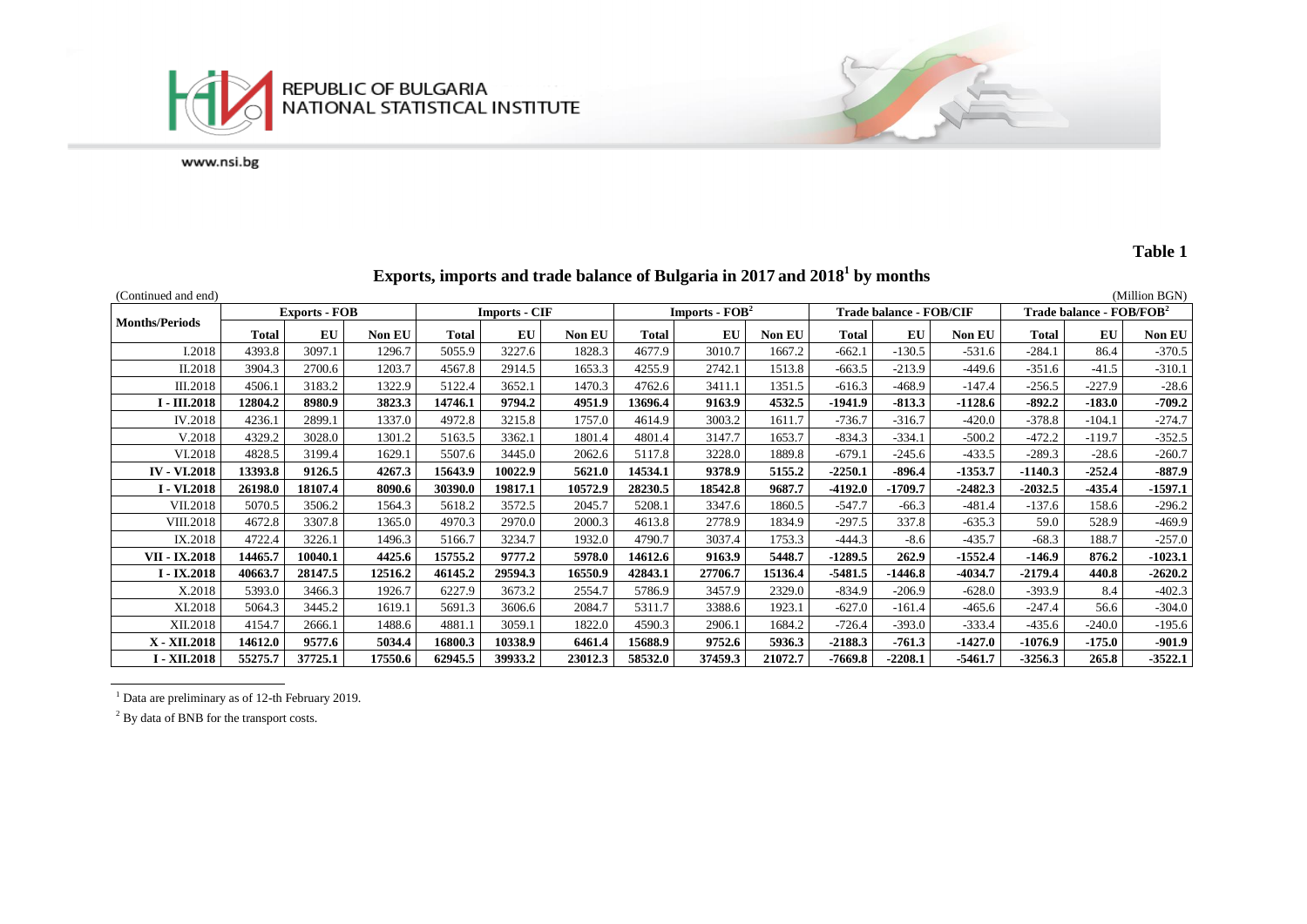



**Table 2**

|                       |              |                      |         |              |                      |         |                      |        | (Per cent) |  |
|-----------------------|--------------|----------------------|---------|--------------|----------------------|---------|----------------------|--------|------------|--|
| <b>Months/Periods</b> |              | <b>Exports - FOB</b> |         |              | <b>Imports - CIF</b> |         | <b>Imports - FOB</b> |        |            |  |
|                       | <b>Total</b> | EU                   | Non EU  | <b>Total</b> | EU                   | Non EU  | <b>Total</b>         | EU     | Non EU     |  |
|                       | 13.1         | 27.0                 | $-10.3$ | 19.4         | 21.7                 | 15.6    | 19.2                 | 21.8   | 15.0       |  |
| $\Pi$                 | $-6.6$       | 7.0                  | $-27.3$ | 3.1          | 3.3                  | 2.7     | 3.5                  | 3.8    | 3.0        |  |
| Ш                     | $-4.7$       | 7.1                  | $-24.6$ | $-3.5$       | 9.7                  | $-25.8$ | $-4.0$               | 8.9    | $-26.1$    |  |
| $I - III$             | 0.1          | 13.2                 | $-21.3$ | 5.5          | 11.3                 | $-4.3$  | 5.4                  | 11.1   | $-4.6$     |  |
| IV                    | 5.1          | 16.1                 | $-12.8$ | 6.4          | 8.0                  | 3.5     | 5.9                  | 7.9    | 2.4        |  |
| $\mathbf{V}$          | $-5.6$       | 5.6                  | $-24.3$ | 4.2          | 6.3                  | 0.4     | 3.9                  | 6.0    | 0.1        |  |
| VI                    | 0.9          | 4.5                  | $-5.5$  | 12.1         | 10.0                 | 15.6    | 11.6                 | 9.7    | 15.0       |  |
| $IV - VI$             | $-0.1$       | 8.3                  | $-14.3$ | 7.5          | 8.1                  | 6.5     | 7.1                  | 7.9    | 5.9        |  |
| $I - VI$              | 0.0          | 10.7                 | $-17.7$ | 6.6          | 9.7                  | 1.2     | 6.3                  | 9.5    | 0.7        |  |
| VII                   | 5.0          | 11.8                 | $-7.7$  | 18.7         | 18.7                 | 18.8    | 17.8                 | 18.3   | 17.0       |  |
| <b>VIII</b>           | 1.9          | 13.1                 | $-17.8$ | $-0.2$       | $-6.4$               | 10.9    | 0.3                  | $-5.4$ | 10.5       |  |
| IX                    | $-1.0$       | 2.4                  | $-7.5$  | 9.5          | 4.5                  | 19.1    | 9.2                  | 4.4    | 18.7       |  |
| VII - IX              | 2.0          | 9.0                  | $-11.0$ | 9.2          | 5.4                  | 16.1    | 9.0                  | 5.6    | 15.3       |  |
| $I - IX$              | 0.7          | 10.1                 | $-15.5$ | 7.4          | 8.2                  | 6.1     | 7.2                  | 8.2    | 5.5        |  |
| $\mathbf{x}$          | 7.7          | 7.0                  | 9.1     | 14.1         | 3.1                  | 34.9    | 14.3                 | 3.8    | 34.3       |  |
| XI                    | 2.2          | 7.0                  | $-6.7$  | 3.7          | $-0.1$               | 10.8    | 3.9                  | 0.4    | 10.7       |  |
| XII                   | $-2.4$       | 6.0                  | $-14.6$ | $-8.6$       | $-6.8$               | $-11.3$ | $-7.4$               | $-5.2$ | $-10.9$    |  |
| $X - XII$             | 2.8          | 6.7                  | $-4.0$  | 3.2          | $-1.1$               | 10.8    | 3.7                  | $-0.2$ | 10.7       |  |
| $I - XII$             | 1.2          | 9.2                  | $-12.5$ | 6.3          | 5.6                  | 7.4     | 6.2                  | 5.8    | 6.9        |  |

## **Value changes of exports and imports of Bulgaria in 2018<sup>1</sup> compared to the previous year**

<sup>1</sup> Data are preliminary as of 12-th February 2019.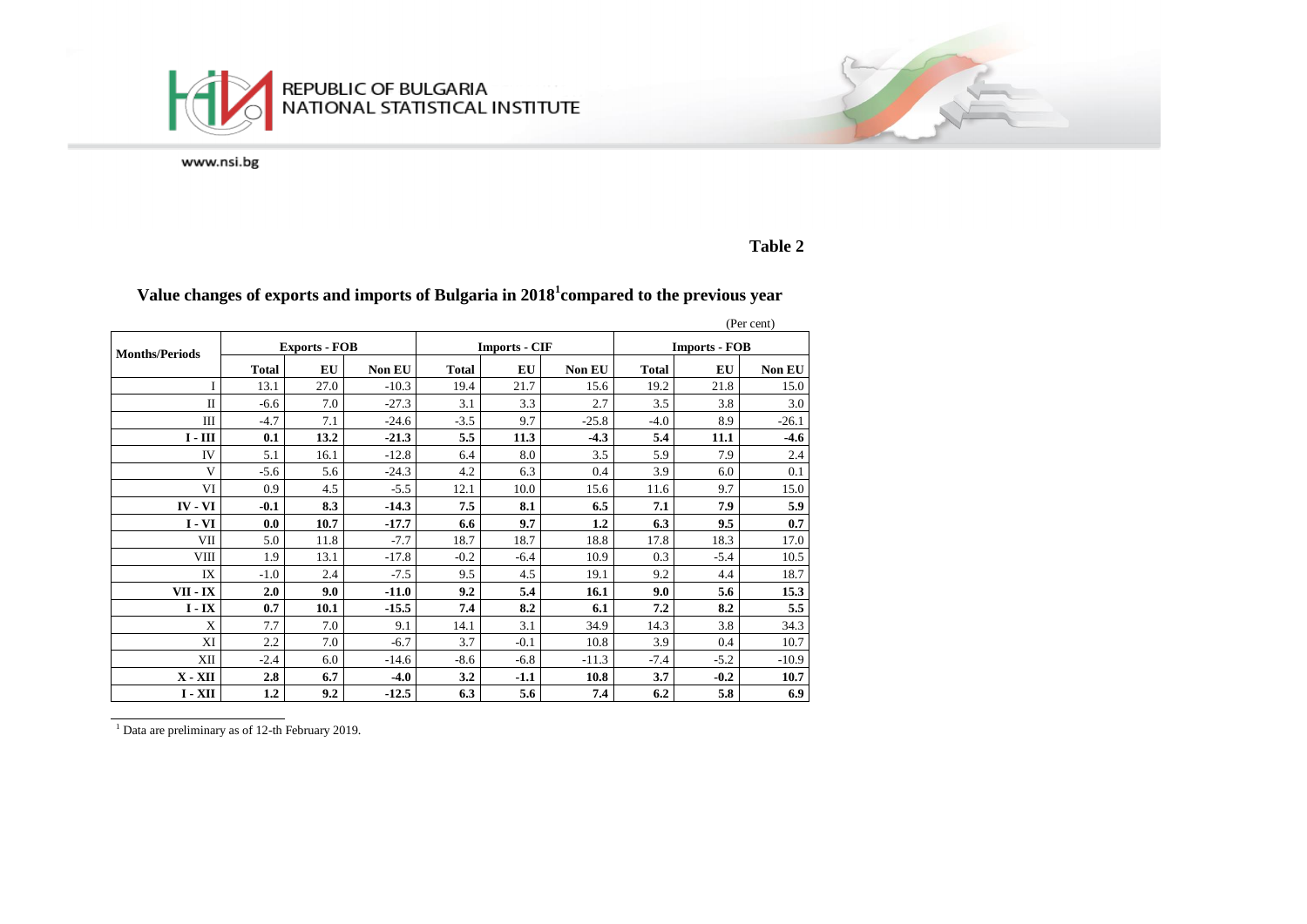



### **Table 3 Еxports, imports and trade balance of Bulgaria with main non EU partner countries<sup>1</sup>in 2017 and 2018<sup>2</sup>**

|                                          |                    | <b>Exports - FOB</b> |                                                    |                    | <b>Imports - CIF</b> | Trade balance - FOB/CIF                             |                    |           |
|------------------------------------------|--------------------|----------------------|----------------------------------------------------|--------------------|----------------------|-----------------------------------------------------|--------------------|-----------|
| <b>Countries</b>                         | 2017               | 2018                 | <b>Change</b><br>compared to                       | 2017               | 2018                 | <b>Change</b><br>compared to                        | 2017               | 2018      |
|                                          | <b>Million BGN</b> |                      | the same<br>period of the<br>previous year<br>.9/6 | <b>Million BGN</b> |                      | the same<br>period of the<br>previous year<br>$-$ % | <b>Million BGN</b> |           |
| Third countries - total                  | 20051.9            | 17550.6              | $-12.5$                                            | 21425.6            | 23012.3              | 7.4                                                 | $-1373.7$          | $-5461.7$ |
| of which:                                |                    |                      |                                                    |                    |                      |                                                     |                    |           |
| Albania                                  | 155.7              | 163.7                | 5.1                                                | 35.5               | 34.3                 | $-3.4$                                              | 120.2              | 129.4     |
| Bosnia and Herzegovina                   | 136.0              | 118.9                | $-12.6$                                            | 77.5               | 43.6                 | $-43.7$                                             | 58.5               | 75.3      |
| Brazil                                   | 55.8               | 58.2                 | 4.3                                                | 38.1               | 86.7                 | 127.6                                               | 17.7               | $-28.5$   |
| Canada                                   | 102.1              | 134.0                | 31.2                                               | 128.3              | 128.3                | 0.0                                                 | $-26.2$            | 5.7       |
| China                                    | 1329.0             | 1463.0               | 10.1                                               | 2171.2             | 2575.6               | 18.6                                                | $-842.2$           | $-1112.6$ |
| Egypt                                    | 927.6              | 447.9                | $-51.7$                                            | 1098.8             | 1025.7               | $-6.7$                                              | $-171.2$           | $-577.8$  |
| Former Yugoslav Republic of<br>Macedonia | 796.3              | 824.5                | 3.5                                                | 641.7              | 628.3                | $-2.1$                                              | 154.6              | 196.2     |
| Georgia                                  | 351.5              | 342.5                | $-2.6$                                             | 585.5              | 644.6                | 10.1                                                | $-234.0$           | $-302.1$  |
| Gibraltar                                | 131.0              | 317.9                | 142.7                                              | 0.0                | 0.0                  | $\bf{X}$                                            | 131.0              | 317.9     |
| India                                    | 211.3              | 180.4                | $-14.6$                                            | 273.9              | 381.2                | 39.2                                                | $-62.6$            | $-200.8$  |
| Indonesia                                | 55.1               | 37.5                 | $-31.9$                                            | 92.9               | 333.2                | 258.7                                               | $-37.8$            | $-295.7$  |
| Iran, Islamic Republic of                | 118.9              | 76.3                 | $-35.8$                                            | 105.2              | 64.1                 | $-39.1$                                             | 13.7               | 12.2      |
| Israel                                   | 212.9              | 128.9                | $-39.5$                                            | 99.6               | 79.4                 | $-20.3$                                             | 113.3              | 49.5      |
| Japan                                    | 81.8               | 81.6                 | $-0.2$                                             | 205.9              | 273.4                | 32.8                                                | $-124.1$           | $-191.8$  |
| Kazakhstan                               | 49.2               | 49.5                 | 0.6                                                | 27.3               | 8.9                  | $-67.4$                                             | 21.9               | 40.6      |
| Korea, Republic of                       | 115.4              | 177.0                | 53.4                                               | 222.2              | 297.6                | 33.9                                                | $-106.8$           | $-120.6$  |
| Libya                                    | 116.0              | 107.7                | $-7.2$                                             | 13.0               | 5.1                  | $-60.8$                                             | 103.0              | 102.6     |
| Morocco                                  | 141.5              | 142.4                | 0.6                                                | 218.7              | 274.7                | 25.6                                                | $-77.2$            | $-132.3$  |
| Namibia                                  | 284.3              | 223.8                | $-21.3$                                            | 0.1                | 0.1                  | 0.0                                                 | 284.2              | 223.7     |
| Norway                                   | 78.7               | 77.1                 | $-2.0$                                             | 60.0               | 68.5                 | 14.2                                                | 18.7               | 8.6       |
| Peru                                     | 30.5               | 25.2                 | $-17.4$                                            | 47.8               | 82.8                 | 73.2                                                | $-17.3$            | $-57.6$   |
| <b>Russian Federation</b>                | 1448.9             | 745.6                | $-48.5$                                            | 6068.2             | 6121.7               | 0.9                                                 | $-4619.3$          | $-5376.1$ |
| Serbia                                   | 927.2              | 1034.1               | 11.5                                               | 1183.4             | 1235.1               | 4.4                                                 | $-256.2$           | $-201.0$  |
| Singapore                                | 471.6              | 493.2                | 4.6                                                | 68.8               | 76.9                 | 11.8                                                | 402.8              | 416.3     |
| South Africa                             | 126.8              | 296.7                | 134.0                                              | 59.1               | 70.5                 | 19.3                                                | 67.7               | 226.2     |
| Switzerland                              | 322.8              | 298.1                | $-7.7$                                             | 414.4              | 478.1                | 15.4                                                | $-91.6$            | $-180.0$  |
| Syrian Arab Republic                     | 39.8               | 32.8                 | $-17.6$                                            | 0.6                | 0.6                  | 0.0                                                 | 39.2               | 32.2      |
| Taiwan                                   | 62.6               | 54.4                 | $-13.1$                                            | 197.8              | 222.9                | 12.7                                                | $-135.2$           | $-168.5$  |
| Turkey                                   | 4853.3             | 4228.9               | $-12.9$                                            | 3733.9             | 3935.4               | 5.4                                                 | 1119.4             | 293.5     |
| Ukraine                                  | 294.4              | 362.5                | 23.1                                               | 896.4              | 934.6                | 4.3                                                 | $-602.0$           | $-572.1$  |
| <b>United Arab Emirates</b>              | 321.5              | 193.7                | $-39.8$                                            | 53.5               | 52.8                 | $-1.3$                                              | 268.0              | 140.9     |
| <b>United States</b>                     | 797.6              | 929.9                | 16.6                                               | 454.4              | 568.2                | 25.0                                                | 343.2              | 361.7     |
| Viet-Nam                                 | 59.9               | 54.8                 | $-8.5$                                             | 85.3               | 92.2                 | 8.1                                                 | $-25.4$            | $-37.4$   |

<sup>1</sup> Partner country:

- In case of exports (or dispatches) is the country (or Member State) of final destination of the goods.

- In case of imports (or arrivals) is the country (or Member State) of consignment of the goods.

<sup>2</sup> Data are preliminary as of 12-th February 2019.

'x'- category not applicable.

'0'- figure less than half of the unit used.